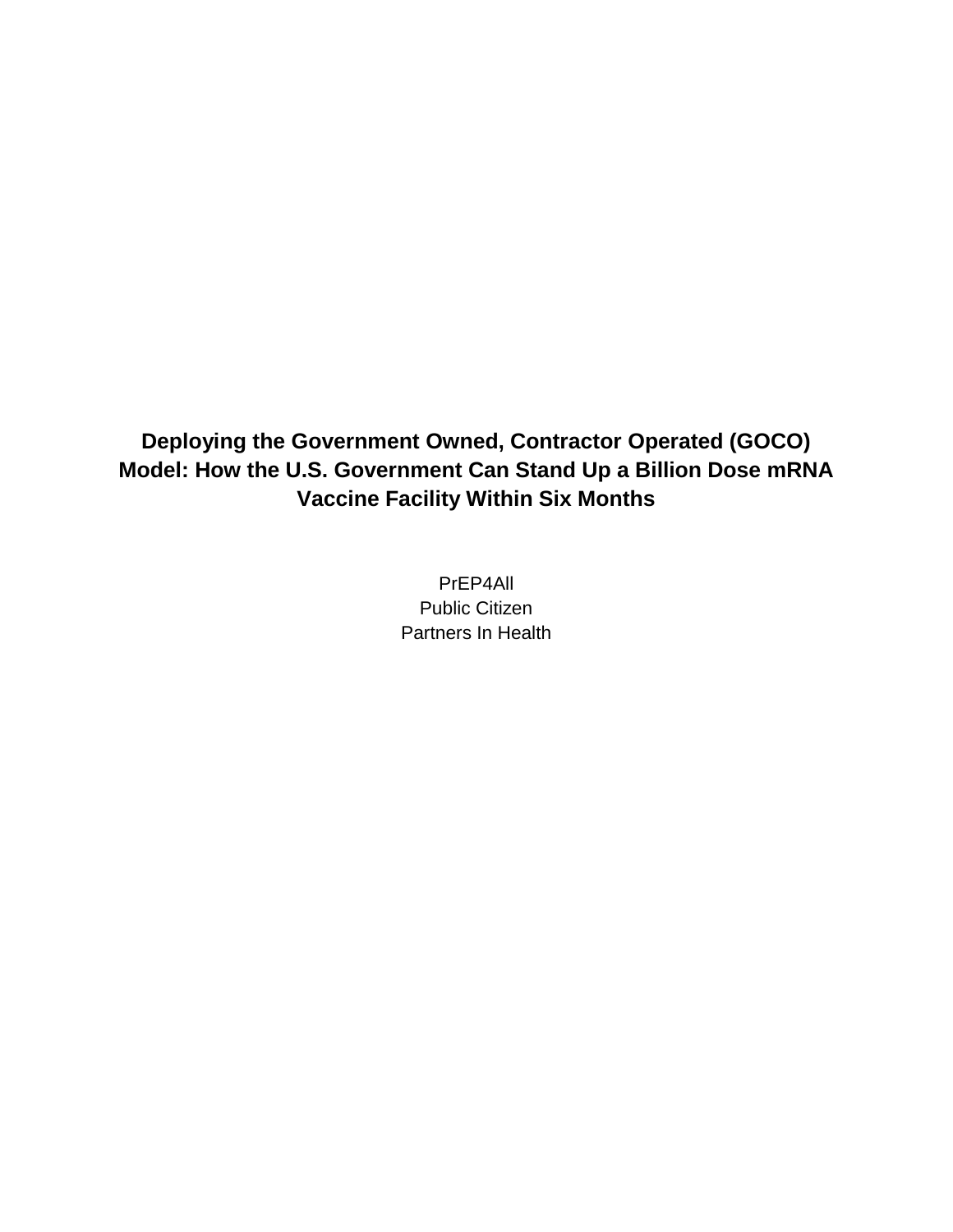#### **1. General overview of the GOCO model**

#### What is a GOCO?

A GOCO facility is a model used by the federal government in which the government pays a privately owned company to operate a facility that the government owns. The GOCO approach has been utilized extensively and successfully since the Manhattan Project by the Departments of Energy and Defense for both cutting edge scientific research and the widespread production of critical, high-technology national security assets.

GOCOs have historically been used to manufacture some of the most complex technology ever produced. For example, America's arsenal of nuclear weapons are produced completely by GOCOs, with the plutonium pits being manufactured at Los Alamos National Lab (owned by the U.S. Government, operated by a consortium of partners led by Batelle), non-nuclear components being manufactured at the Kansas City National Security Campus (owned by the U.S. Government, operated by Honeywell), and final warhead assembly being performed at Pantex Plant in Amarillo, TX (owned by the U.S. Government, operated by a consortium of manufacturing partners led by Bechtel).<sup>1</sup>

The U.S. Government even uses the GOCO model already to produce vaccines — the National Institute of Allergy and Infectious Diseases (NIAID)'s Vaccine Research Center (VRC) Vaccine Pilot Plant (VPP) in Frederick, MD produces cGMP doses for clinical trials, and is owned by the U.S. Government and operated by Leidos Biomedical Research, Inc.<sup>2</sup> Sixteen of the seventeen U.S. Department of Energy National Laboratories utilize the GOCO model, as well as all of the 49 federally funded research and development centers (including the national labs).<sup>3</sup>

The widespread use of the GOCO model across the federal government reflects its inherent structural advantages over other models of public-private cooperation, especially in the context of manufacturing technologies. Scale-up of manufacturing for complex technologies is necessarily capital intensive and requires hundreds of millions of taxpayer dollars. Often, the federal government does not have the skills required to operate manufacturing facilities. However, simply giving away taxpayer money to a private corporation to build a capital asset that the government does not own or control necessarily leaves the government in a vulnerable position. In such a scenario, the private corporation then owns the asset funded with taxpayer dollars, and can use this asset for other purposes or even leave the business entirely. Such vulnerabilities are precisely what the GOCO model was designed to eliminate. The GOCO model ensures that the taxpayer funded capital asset will be operated for the purposes the government intends while simultaneously leveraging skillsets of private industry to ensure rapid, efficient, and cost-effective achievement of the government's goals.

### Six inherent vulnerabilities to the COCO model that are solved by the GOCO model

The GOCO model solves for at least six inherent structural vulnerabilities of the contractor ownership aspect of the COCO model, none of which can be remedied by contract. These six vulnerabilities are listed below. While these vulnerabilities can be derived theoretically via simple economic reasoning, each vulnerability has also been empirically demonstrated in USG funded-COCOs that failed to meet the medical countermeasure needs they were designed for.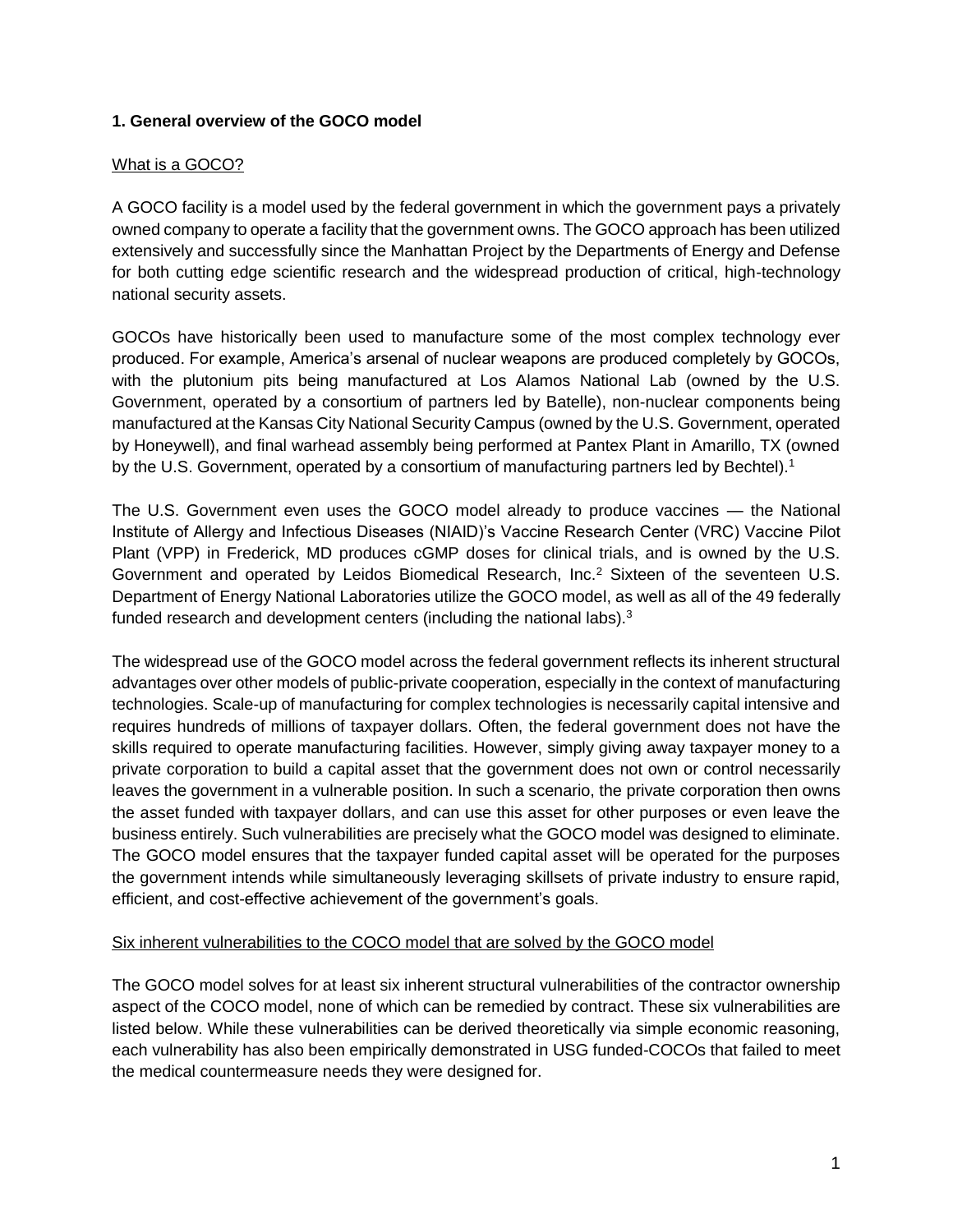COCO vulnerabilities that are resolved with a GOCO model include:

- 1. The asset is wedded to the technologies or platforms the owner of the facility has expertise in making (originator lock-in)
	- E.g. Novartis in Holly Springs;<sup>4</sup> Merck/J&J partnership<sup>5</sup>
- 2. If a contractor owns an asset, it can sell the asset directly and/or leave the market E.g. Novartis in Holly Springs;<sup>4</sup> DoD ADM in Alachua<sup>4</sup>
- 3. If the owner is not able to fulfill the medical countermeasure mission (e.g. lack of competence in producing vaccines) the U.S. loses its ability to use the asset E.g. Emergent BioSolutions<sup>6</sup>
- 4. Contractor ownership eliminates competition for operating the facility, dramatically reducing incentive for high performance
	- E.g. Emergent BioSolutions;<sup>6</sup> DoD ADM in Alachua<sup>4</sup>
- 5. Contractors will use the assets to produce other life-saving technologies, leaving the assets inflexible during existing or potential emergencies (stranded asset problem) Texas A&M;<sup>4</sup> Novartis in Holly Springs<sup>4</sup>
- 6. COCOs have required massive investment during the COVID pandemic to *reserve* capacity in the facilities the U.S. government built with public dollars. Ironically, none of these reservations worked to produce usable medical countermeasures.
	- E.g. Emergent Biosolutions;<sup>7</sup> DoD ADM in Alachua<sup>8</sup>

### Speed: the GOCO model vs the COCO (contractor owned, contractor operated) model

There is a misconception that a COCO model can produce mRNA vaccines faster than a GOCO model. This is grounded in the false assumption that the federal government *itself* would have to build the COVID vaccine manufacturing facility under a GOCO model.

Rather, in *either* model (GOCO or COCO), the federal government would: 1) pay a private contractor to locate and purchase an existing facility and then retrofit that facility to produce COVID vaccines (or simply build a new facility from scratch, which is more time-intensive); and 2) pay a private contractor to manufacture COVID vaccine drug substance in this facility. The only *difference* between the COCO and GOCO models is that in a COCO model, the entirety of the USG's investments in these new assets become the private property of the contractor and thus outside of the control of the USG, leaving the assets subject to numerous vulnerabilities discussed in the following section. In a GOCO model, the USG retains ownership of the assets it paid its private sector partner to construct.

### **2. Realizing mRNA vaccine production via the GOCO model**

The U.S. government can stand up an mRNA vaccine production facility capable of producing a billion doses within six months. By investing approximately \$550 million, the Biden administration can build three to seven production lines in a GOCO facility. The U.S. government can pay a private sector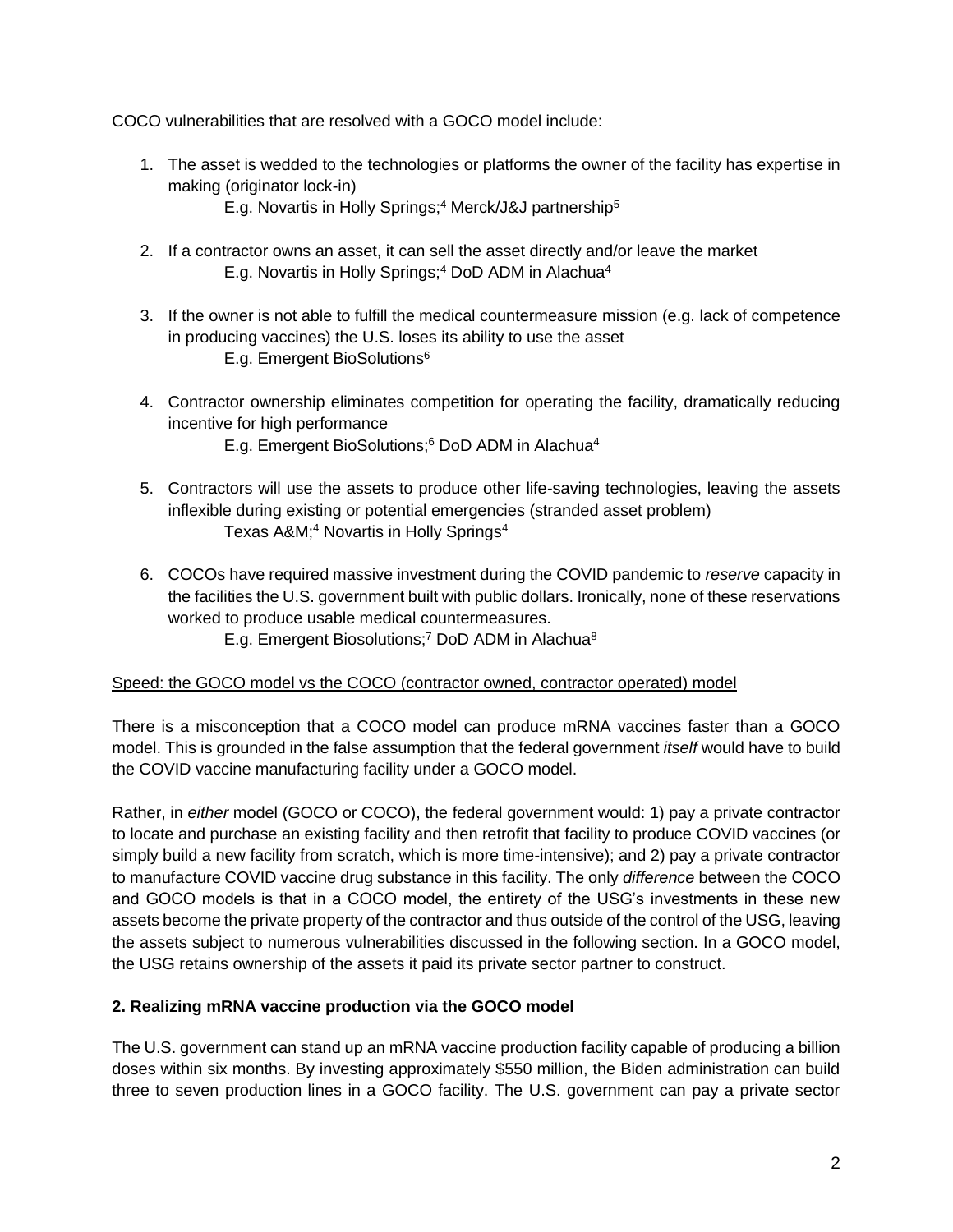partner to either 1) acquire a pharmaceutical facility with cleanroom capabilities; or 2) build modular cleanroom facilities within an existing industrial building.

## 1. Purchasing a pharmaceutical facility, with built-in cleanroom capability

Working with an experienced contractor like Lonza—which is responsible for the vast majority of global mRNA-1273 production—can expedite timelines.<sup>9</sup> Lonza has ten U.S. production sites, at least two of which are registered with FDA and have commercial biological production capabilities (Houston, TX and Portsmouth, NH).<sup>10</sup> Lonza is investing  $\sim$ \$200 million to add a new facility (32,000 ft<sup>2</sup>) to the Portsmouth site that will be completed by 2023.<sup>11</sup> If Lonza or other contractors have cleanroom capacity available for sale, the production process can be set up in existing rooms—similar to what BioNTech did at Marburg.

## 2. Building new cleanroom capabilities using prefabricated modules within an industrial building

Moderna has employed modular "kits" to stand up production. A modular ISO class 7 cleanroom facility can be built in under three months, from initial order to commercial operation at the production facility.<sup>12</sup> These kits can be placed in industrial buildings with the necessary utilities (e.g., electricity, water for injection).<sup>13</sup> In addition to the Lonza Portsmouth site that already houses a kit, the U.S. government can explore using a pharmaceutical manufacturing plant that recently closed in West Virginia.<sup>14</sup> Based on public disclosures, we estimate that between 3 to 7 kits—and production lines—would be needed.

| <b>Dose</b>        | Lines<br>Required <sup>16</sup> | Total Line Cost <sup>17</sup> | <b>Facility Cost</b> | <b>Average Total Cost</b> |
|--------------------|---------------------------------|-------------------------------|----------------------|---------------------------|
| mRNA-1273 (50 ug)  | $3$ to 4                        | 240-320 million               | 100 million          | \$380 million             |
| mRNA-1273 (100 ug) | 6 to 7                          | 480-560 million               | 200 million          | \$720 million             |

**Table 1 – Estimated resource requirements for 1 billion dose mRNA-1273 capacity**<sup>15</sup>

## 3. Standing up an mRNA vaccine manufacturing GOCO in six months

In September 2020, a biotechnology company bought a manufacturing plant in a small German city for \$90 million.<sup>18</sup> The 300 staff at the facility had never worked with the new vaccine technology used by the company. But, in less than six months, the team switched from making cancer medicines to pumping out vaccines. Today, BioNTech's Marburg facility is producing millions of mRNA vaccine doses a week, with an expected annual capacity of up to one billion doses.<sup>19</sup>

A GOCO facility can similarly offer a rapid pathway to mRNA production while preventing the repeated failures associated with private ownership of key national security infrastructure. It would give the government the flexibility, oversight and control needed to address the coronavirus pandemic and future biological threats.